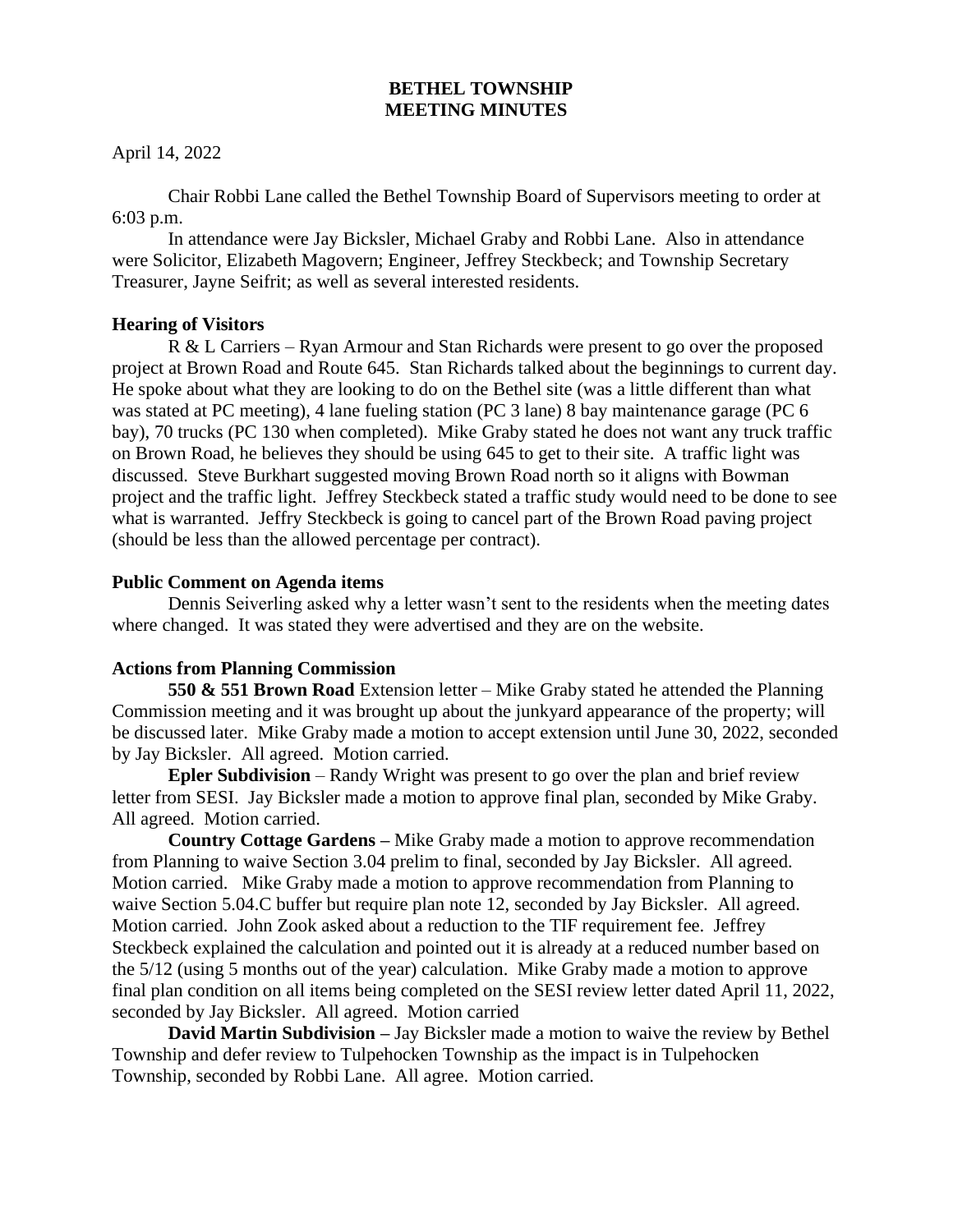### **Approval of Minutes**

Mike Graby made a motion to approve minutes from March 10, 2022, seconded by Jay Bicksler. All agreed. Motion carried. Mike Graby made a motion to approve minutes from March 24, 2022, seconded by Jay Bicksler. All agreed. Motion carried.

## **Supervisors Comments**

Robbi Lane – Robbi Lane stated Betty Martin has submitted a letter of resignation from the Vacancy Board. Jay Bicksler made a motion to accept resignation from Betty Martin from the Vacancy Board, seconded by Mike Graby. All agreed. Motion carried.

Robbi Lane stated the Board had two executive sessions on March 10, 2022 for personnel.

Robbi Lane stated the Board had an executive session for litigation prior to this meeting. Jay Bicksler – nothing at this time

Michael Graby – Mike Graby stated the trash is bad at Dollar General, a certified letter needs to go there also.

Mike Graby stated Teen Challenge guys were out cleaning up at Martha Dr/Brown Rd. It looks much better. He believes a donation should be given. This item will be on next months agenda.

# **Police Department Report –** Chief Ryan Murphy

| Domestics                    | 07 | <b>Burglary</b>                 | 00 |
|------------------------------|----|---------------------------------|----|
| Misc. Complaints             | 61 | <b>Traffic Citations</b>        | 83 |
| <b>Non Traffic Citations</b> | 02 | <b>Court Appearances</b>        | 05 |
| <b>Phone Assignments</b>     | 11 | <b>Security Checks</b>          | 02 |
| Alarms                       | 11 | <b>Reportable Accidents</b>     | 09 |
| Non-Reportable Accidents     | 05 | <b>Motorist Assists</b>         | 12 |
| <b>Traffic Stops</b>         | 96 | Fire & EMS Advisories           | 34 |
| <b>Criminal Arrest</b>       | 06 | <b>Other Law Agency Assists</b> | 16 |
| School Zone                  | 27 | <b>Suspicious Situations</b>    | 13 |
| Disorderly Incidents         | 11 | <b>Reckless Drivers</b>         | 03 |
| Warrants                     | 00 | Warnings                        | 33 |
| <b>Parking Tickets</b>       | 03 | <b>Vehicle Maintenance</b>      | 00 |
| Repos                        | 00 | Follow up investigations        | 00 |
| Thefts                       | 07 |                                 |    |
|                              |    |                                 |    |

Chief Murphy read over the report: 5292 miles were noted. Full copy of the report will be filed with the official minutes.

41 Martha Dr – Notice was posted, Police Department noticed it was cleaned up, they will keep an eye on it and cite as needed.

# **Emergency Management Coordinator –** Brian Blouch

Alicia Nye stated they have partnered with the library to offer a program for the children titled "Touch a Truck". It will be April 30, 2022 from 10 am – 1 pm.

# **Public Works Department Report –** Michael Graby

Road Projects 2022 – Musselman Road, little section of Little Mt Road and Daub Road – Bids received from two vendors. H & K Group bid \$448,717.13 and Allen Myers bid \$418,572.00. Robbi Lane made a motion to approve Allen Myers for 2022 road project doing entire contract for \$418,572.00, seconded by Jay Bicksler. All agreed. Motion carried.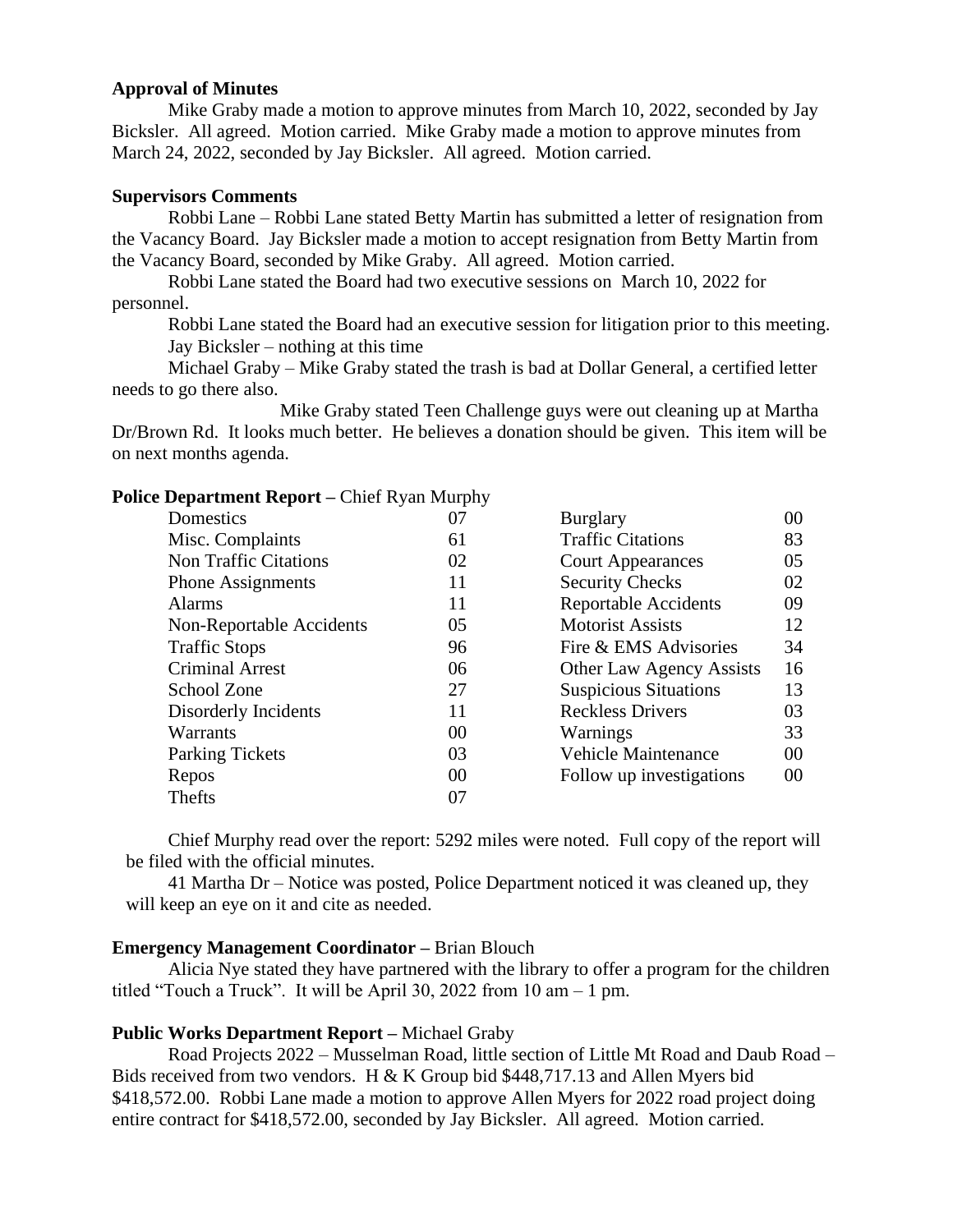Grader - Mike Graby would like to place the grader on Municibid. Dennis Seiverling asked why they want to get rid of it. They have only used it a couple of times since it was purchased. Mike Graby made a motion to place the grader on Municibid and place an ad in Reading Eagle (stating it is on Municibid), seconded by Jay Bicksler. All agreed. Motion carried. Mike Graby will get the details to the office for posting.

Legion Dr curbing – Mike Graby made a motion to have the curbing put in place for a cost of \$11,375.00, seconded by Jay Bicksler. All agreed. Motion carried.

Airport RoadR Land – Mike Graby stated there are still tree stumps sticking out, he doesn't want to ruin the mower. Mike Graby made a motion authorizing Jayne Seifrit to send the Recreation Board an email, seconded by Jay Bicksler. All agreed. Motion carried.

### **Solicitor –** Liz Magovern

WRIT filed against Board of Supervisors – Liz Magovern stated Attorney Adair is reviewing and will advise at a later time.

Penn DOT Tolling Bridges – Liz Magovern stated Luzern County has filed a brief also. American Rescue Plan Funding Resolution – Liz Magovern stated at the ARPF meeting it was decided to give the two fire companies and the ambulance \$12,000.00 each; Resolution 2022-29 is ready to be adopted. Mike Graby made a motion to adopt Resolution 2022-29 allocating \$12,000.00 each to the Union Fire Company of Bethel, Community Fire Company of Frystown and the Bethel Community Ambulance Association, seconded by Jay Bicksler. All agreed. Motion carried.

#### **Engineering –** Jeffrey Steckbeck

Road Projects – Brown Road is set to start early May and Old Route 22 is June. Central Logistics Park – nothing new to report

West Run – nothing new to report

Jake Brake usage – Jeffrey Steckbeck stated he is waiting for the mapping to be completed. Jayne Seifrit stated a call came into the office concerning increased jake brake usage on Old Route 22, may want to include Old Route 22 on mapping.

#### **Library Renovations – Jeffrey Steckbeck**

Jeffrey Steckbeck stated he needs to clarify with the attorney legality of doing design build plan being sure to comply with 2<sup>nd</sup> class Township Codes. Jeffrey Steckbeck stated an email went out with marked up plans to be reviewed by all that received them. Next month it should be ready for bidding.

#### **Recreation Board** –

Clarification of Pavilion and Walking Path from last month. The Board voted to do both projects. Pavilion for \$53,713.00 and the walking path for \$59,40.00. Alex Kauffman stated Dutchman is stating 4-5 week the projects will be completed from the start date; end of June beginning of July.

Walking Path and Gaga Pit – Calvin Maciejewski presented stone costs and gaga pit cost to the Board. He is also a Boy Scout leader and has two Scouts ready to do their Eagle Scout projects. These projects have been approved by the Scout Council. He is asking the Township to pay for materials, the labor will be free. The walking path is the area above where the paved path will be, in the woods. It will take approximately 135 tons of stone at a cost of \$3,073.95. The Gaga Pit is made from durable material requiring low maintenance. He priced an 18 foot 30-inch-high pit for \$4,362.87. The Board is in favor of both projects. Mike Graby made a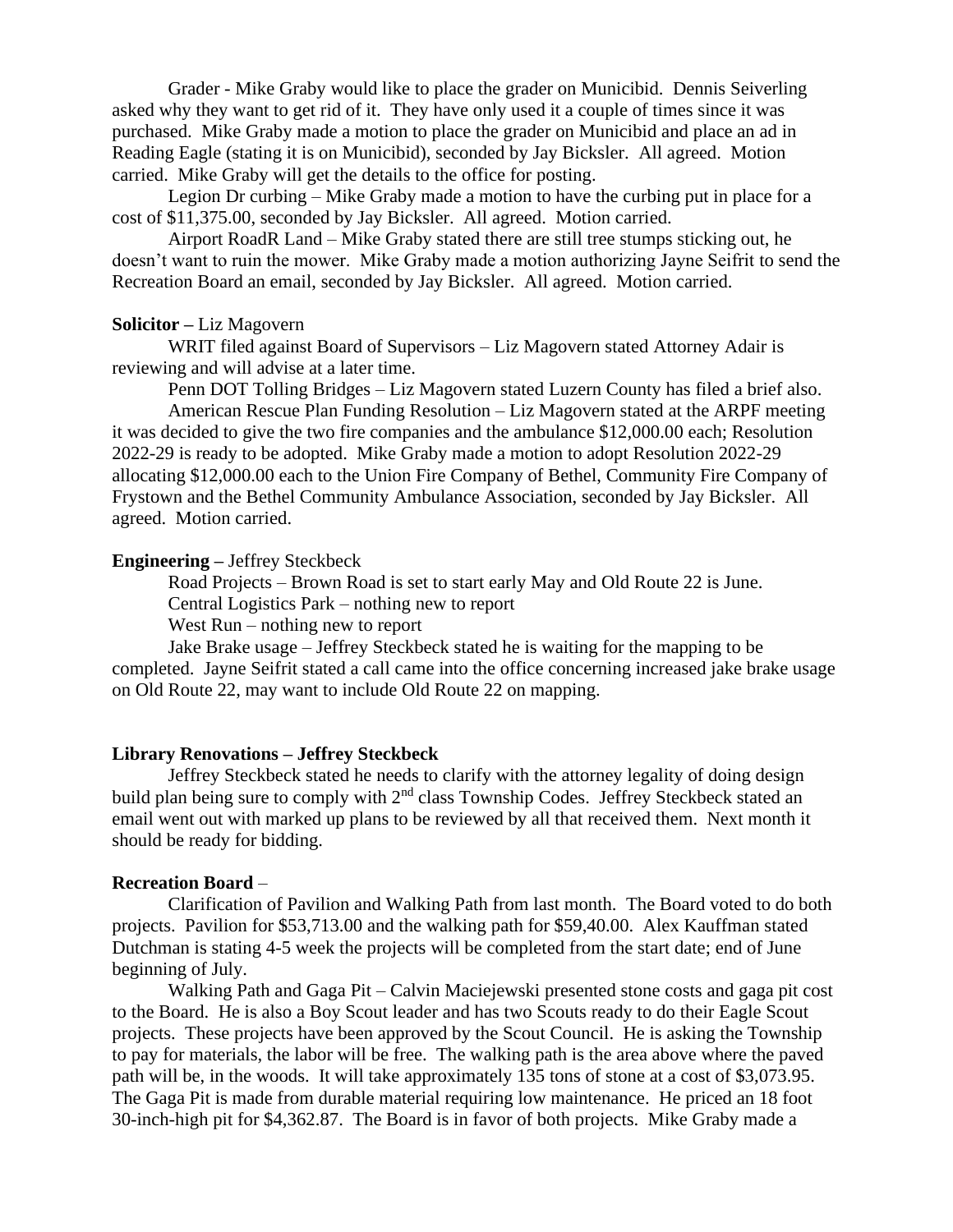motion to approve expenditure for the stone and gaga pit, seconded by Jay Bicksler. All agreed. Motion carried.

Wedding Reception at Bethel Township Recreational Park and Trail – The Solicitor stated the liability to the Township is a burden. The parking is an issue, parking on Airport Road will not be allowed. Mike Graby made a motion to reject the use of a Wedding Reception at the park, seconded by Jay Bicksler. All agreed. Motion carried.

### **Unfinished Business**

Appointments for 2022:

PC - Robbi Lane stated Betty Martin has agreed to serve on the Planning Commission. Mike Graby made a motion to approve the appointment of Betty Martin to Planning Commission, seconded by Jay Bicksler. All agreed. Motion carried.

Revisions to Ordinances – nothing at this time

#### **New Business**

Horning's Market, Harvey Burkholder – Harvey Burkholder is requesting 49 parking stops to be removed. He gave the Board a plan showing which stops are to remain and which stops they would like to remove. He stated the financial security is tied to the DIA and plans, and doesn't want to miss this step so when they are ready for the release of the FS it can be done. Jay Bicksler made a motion to allow for the removal of the 49 parking stops, seconded by Mike Graby. All agreed. Motion carried.

Tax Bill – There was a tax bill that was not delivered to the new owners of 40 Faust North Rd. It was not delivered back to Darlene Orendo, Tax Collector. The new owners have asked for relief of having to pay the penalty amount. Jay Bicksler made a motion to waive the penalty amount of \$14.26, seconded by Mike Graby. All agreed. Motion carried.

Birthday Party's at Frystown Park – Nicole Bahner filed an application and required paperwork to get permission to hold her daughter's 4<sup>th</sup> Birthday Party at the park on April 24, 2022 form 2-8 pm. Dominique Krow filed an application and required paperwork to get permission to hold her son's  $1<sup>st</sup>$  Birthday Party at the park on May 8, 2022 from 11 am – 4 pm. Mike Graby made a motion to grant both applications, seconded by Jay Bicksler. All agreed. Motion carried.

Vacancy Board – Robbi Lane stated she checked with the Solicitor to be sure one person can be appointed to two appointments. In this case it is legal, Robbi Lane wants to appoint Calvin Maciejewski to the Vacancy Board. Mike Graby made a motion to approve appointing Calvin Maciejewski to serve on the Vacancy Board, seconded by Jay Bicksler. All agreed. Motion carried.

PSATS Conference – Information received for the Board, By-Laws, Resolutions, and Nomination for the state level.

Everest – Jayne Seifrit explained they are a company that purchases tower leases for a bulk sum. Robbi Lane asked for them to send information in writing. Not interested at this time.

610 Brown Rd and 550 Brown Road – The condition of the two properties is in violation of our ordinances. It was stated the newly adopted Nuisance Ordinance can be used for enforcement. Mike Graby made a motion authorizing the Office send certified letters, seconded by Jay Bicksler. All agree. Motion carried.

#### **Payment of Bills**

Payment of bills from the General fund, Capital Reserve, Traffic Impact and Street Light. Mike Graby made a motion to approve payment of the bills. Seconded Jay Bicksler. All agreed, motion carried.